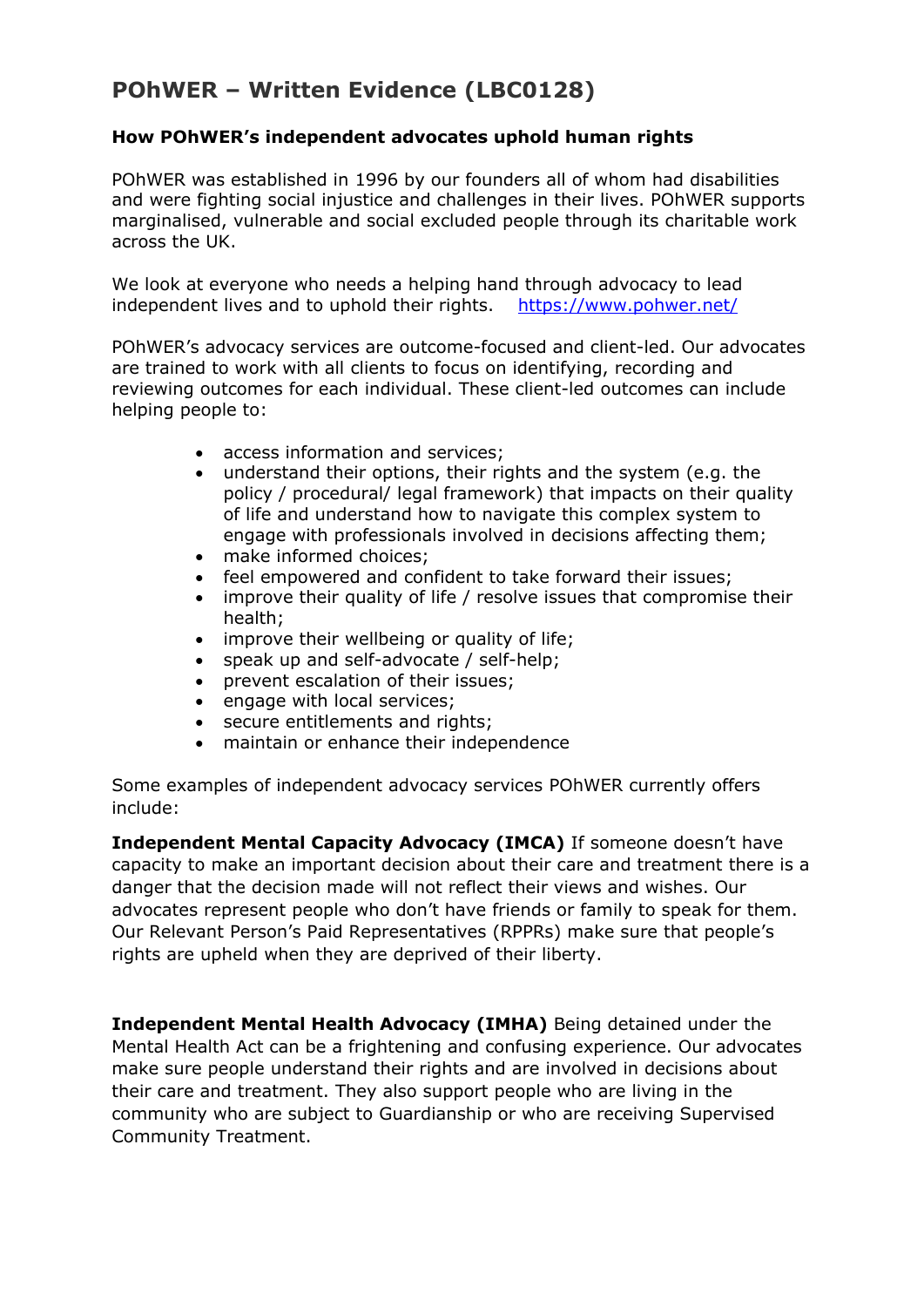**Independent Health Complaints Advocacy (IHCA**) When things go wrong with NHS care or treatment people often don't know where to turn. Our advocates can explain the options and support people who choose to make a complaint.

**Independent Care Act Advocacy (ICAA)** The Care Act says that everybody should be involved in decisions about their care and treatment. For people who struggle to understand the decisions and how they are made our advocates help them to speak up and be heard.

**Secure and Complex Advocacy** People in secure settings may not understand what is happening to them and have difficulty trusting staff. Our advocates can help people with conditions including learning disabilities, mental health conditions, autistic spectrum disorders and acquired brain injury to voice their concerns, understand their rights and feel safe. Where they are unable to communicate, we will speak up for them. Our advocates support people in prisons, high, medium and low secure hospitals, Psychiatric Intensive Care Units, acute settings, step-down units and residential facilities.

**Community Advocacy** People who are vulnerable due to a disability, illness or their age may find it difficult to put their views across or feel they aren't being listened to. Our advocates can support people to deal with an issue they are facing.

**Infrastructure Advocacy** Rights-led support for people who are impacted by large scale infrastructure projects such as railway and highway construction, whose lives have been impacted. Or even small scale temporary infrastructure projects such as many currently being deployed to on pavements and roads to support social distancing enabling better access to local business to stimulate post COVID economic recovery, which however often has unfortunate effect of removing/hindering access to physical, sensory, Learning Disabled and/or indeed older cohorts of our populace.

**Employment Advocacy** Support for people who have had difficulty due to disability, mental health or illness who want to return to the workplace or retrain.

#### **POhWER's COVID 19 First Wave Pandemic Experience**

Independent advocacy is often there when powerful institutions or systems break and fail to support vulnerable, marginalised or socially excluded people. The COVID 19 pandemic was an example of where difficulties were exacerbated, particularly through the context of the suspension of local authority Care Act obligations and the relaxation of the Mental health Act: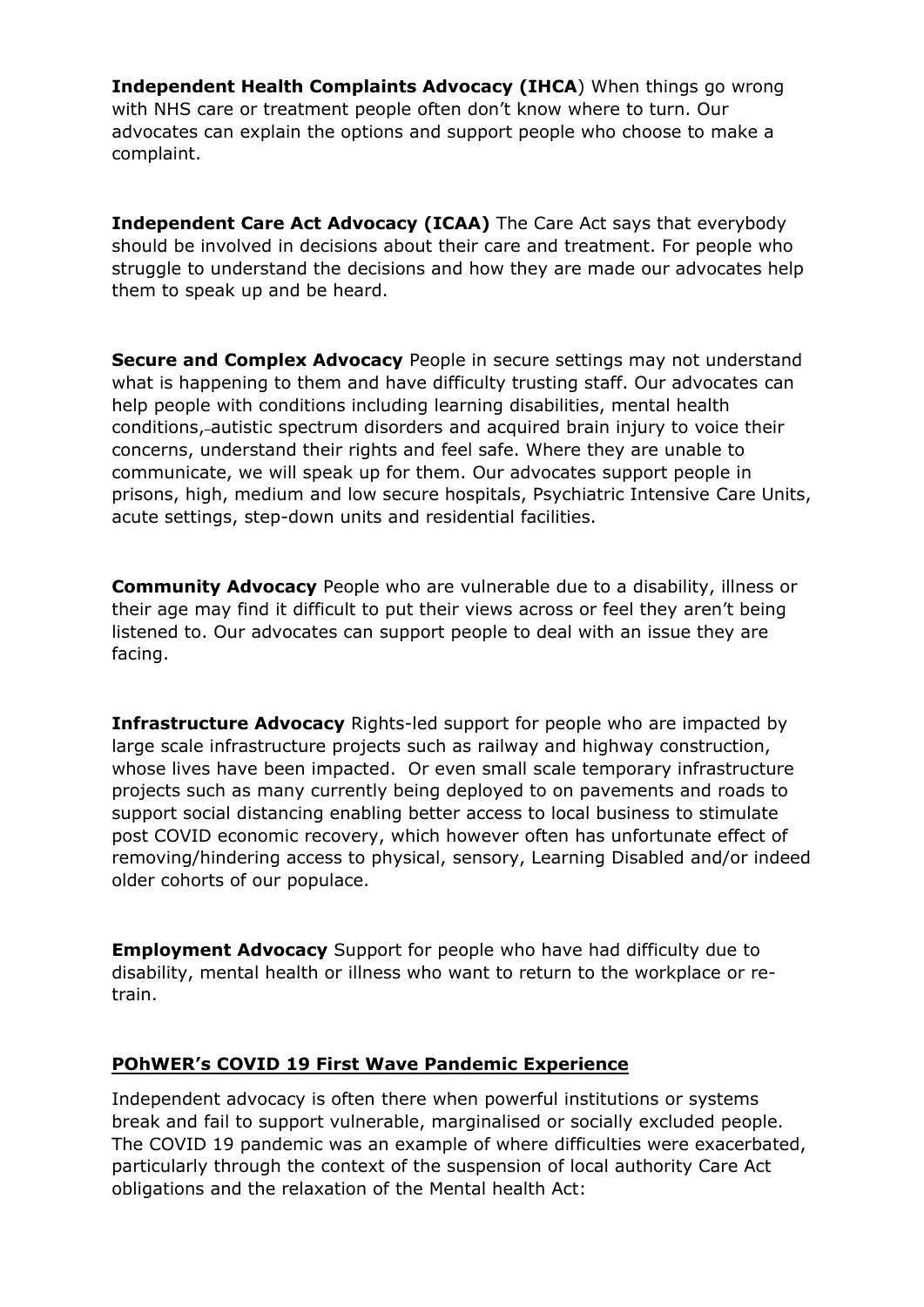- Access to basic needs such as food and medication
- Barriers to public information due to poor public health information accessibility.
- Difficulty with social distancing because of support needs requiring people to be within close proximity of others, physical necessity or because they are institutionalised.
- Lack of access to peers with shared 'lived experience' who can support during times of distress.
- Poor future planning to address pent-up demand for mental health and care services post-lockdown.
- Lack of understanding by local and central government on how to address gaps in information and services to ensure mainstreaming of requirements.
- Serious disruptions to the services people rely on.
- Additional factors placing people in a position of further inter-sectional discrimination including race, ethnicity, religion, sexual orientation, gender identity, digital exclusion, low income, education, literacy and other forms of socio-economic disadvantage.

Reflecting on the last few months, had POhWER been given advance notice of a global pandemic and anticipated the impacts this would have had on our society and beneficiaries we might have prepared differently overanalysing risks and underestimating capacity. The rapid pace and limited Charity resources drove a creative and nimble advocacy services model necessitated by the pandemic and the charity was able to respond, mobilise and react swiftly

POhWER's beneficiaries include some of the most vulnerable, marginalised and socially isolated or excluded people in British society. Our rights-led work brings us to care homes, hospitals, GP surgeries, prisons and mental health institutions across the United Kingdom.

Pre-pandemic in the 12-month period leading up to lockdown, POhWER supported 55k (4.5k month average) people with 1:1 advocacy support, 251k through our Help Hub Call Centre and 441k through self-help digital information assets.

Between March and June 2020, on average we supported 7.5k people/month with 1:1 services and saw an 275% increase in contacts to our Help Hub. We supported over 72k+ people in a 3-month period through telephone or virtual contact.

Digital and technology enablement helped us to innovate and launch new services models never before tested in the Charity:

- Virtual advocacy drop-ins to any member of the public (Facebook)
- Automation through BOT technology of our reporting and administration to free up advocates to face off to people in crisis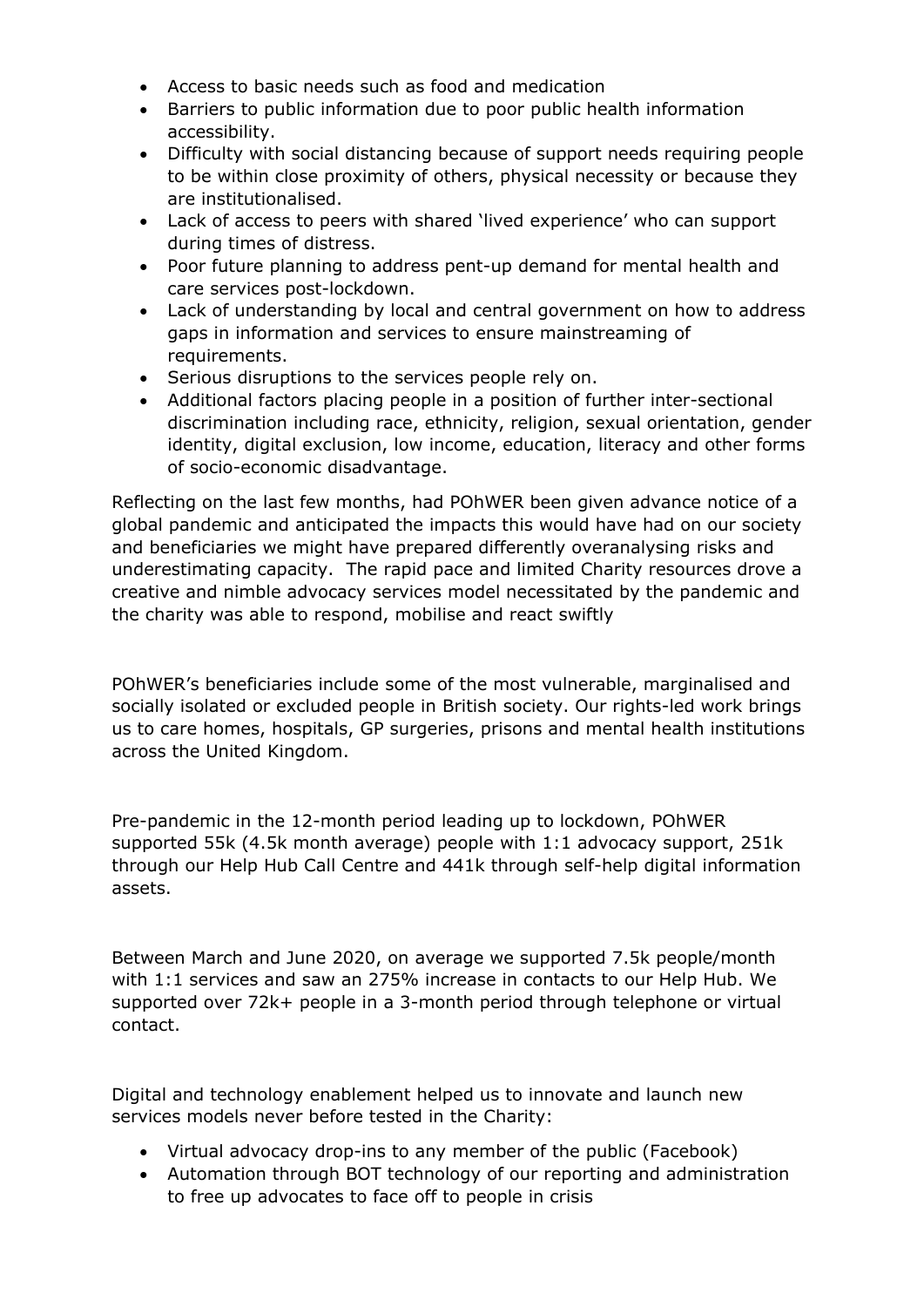- Use of Whats App, Zoom, Teams and Skype to enable people to see our advocates and be assured there was someone looking after them
- Keeping in touch calls to socially isolated people checking on wellbeing and safety

# **POhWER's COVID 19 Impact: Selected Case Studies**

Some examples of POhWER's case studies during COVID 19 lockdown included:

## **Carrie's Story**

Our client 'Carrie' emailed her advocate, Rebecca to explain how her support had been a lifeline for her during the early days and weeks of lockdown:

*"I was literally on my knees in complete despair, I had no food and was not taking my medication due to acid reflux and heartburn from no food. With the Coronavirus I couldn't get out, the mental health team still didn't help.*

*I was once again really suicidal and you were honest with me and said you needed to file a safeguarding referral and immediately I received a call from adult social services and a guy started to assess me over the phone. He said if I need shopping or anything he would do it and said he would work with me. He has given me a number to call him on.*

*Then I got a call from my GP who sorted out a referral to the NHS responder volunteers to shop for me and collect medication. I am now eating properly and taking medications and don't feel alone. You have been that constant person I have needed who has my back and makes sure I have a voice and empowers me.*

*You are just as much a hero as frontline workers, I cannot thank you enough for the support you have given me, the tireless work you put in each step of the way and arranging meetings for me to go through the complaints process and the support they should have given me but didn't that you have put into place for me. You are an amazing person and have given me hope for the first time in years and a strength I never knew I had. From the bottom of my heart thank you."*

# **HertsHelp Community Support in Hertfordshire**

POhWER delivers the HertsHelp service in Hertfordshire, providing the gateway to health and social care services. In March Hertfordshire County Council asked us to increase our service provision so we could support the response to COVID-19. We were able to mobilise at short notice to:

- Set up all advisors to work from home, ensuring an ongoing response to enquiries
- Increase our hours of operation so advisors are available from 8am to 8pm seven days a week
- Recruit new advisors and redeploy existing staff so all residents receive a rapid response